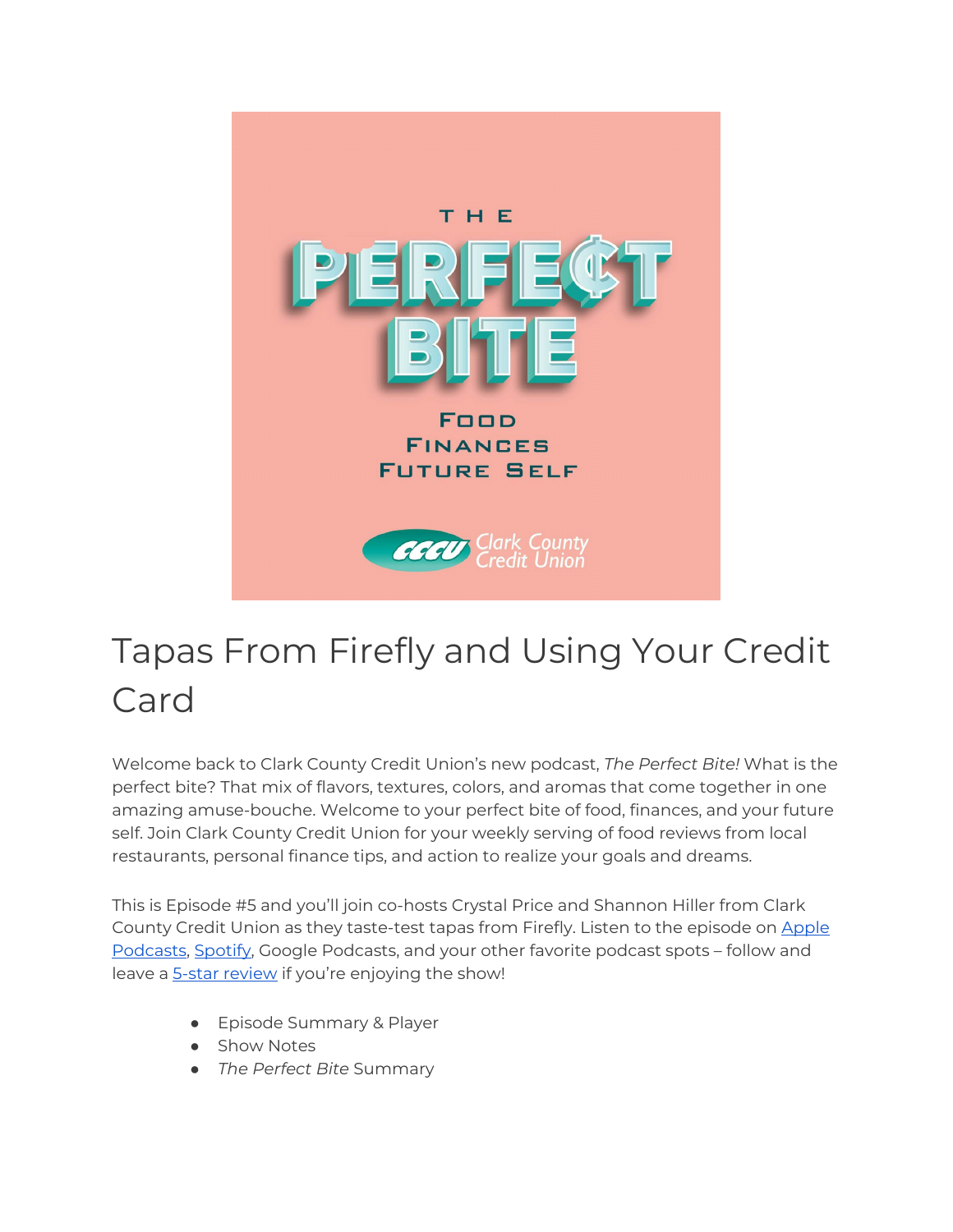## *The Perfect Bite* **Episode #5: Tapas From Firefly and Using Your Credit Card**

In this fifth bite, join co-hosts Crystal Price and Shannon Hiller from Clark County Credit Union as they sample Spanish Tapas from Firefly, resolve the great credit card vs. debit card debate, and share some ideas to stay happy and healthy. You'll learn how credit cards compare to debit cards when it comes to online shopping, whether money can buy happiness, and the tastiest tapas to try out. This episode covers everything from Firefly to online shopping. Here's a small sample of what you will hear in this episode:

- How was Firefly\*?
- What are tapas?
- Should you use credit cards or debit cards when shopping online?
- Why has eCommerce increased?
- How can you avoid online fraud?
- What are the perks of credit cards?
- Do you get more exercise on a hybrid schedule?
- Can money buy happiness?

Learn more at [CCCULV.org](https://www.ccculv.org/) and check out the financial resources at [CUinsight.com.](https://www.cuinsight.com/)

Check out the episode and show notes below for much more detail.

#### **Show Notes**

- **Tapas From Firefly and Using Your Credit Card**
	- [0:08] ] Welcome to *[The Perfect Bite](https://www.ccculv.org/)*
	- [0:6] Learn more at [CCCULV.org](https://www.ccculv.org/) and check out the financial resources at [CUinsight.com](https://www.cuinsight.com/)
	- [0:37[\] Crystal Price, Shannon Hiller](https://www.ccculv.org/Our-Mission.aspx)
	- **Food: Firefly\***
	- [1:28] [Tapas](https://www.fireflylv.com/)
	- [3:22] [Tortilla Española Recipe](https://www.allrecipes.com/recipe/147109/tortilla-espanola-spanish-tortilla/)
	- [3:38] [Firefly\\*](https://www.fireflylv.com/)
	- [6:16] Email us at [ThePerfectBite@CCCULV.com](mailto:ThePerfectBite@CCCULV.org)
	- **Finances: Credit Cards vs. Debit Cards**
	- [6:38] [Credit Card Debt](https://www.nerdwallet.com/article/finance/credit-card-debt)
	- o [7:04] "How U.S. consumers are shifting their credit card and debit [card usage when shopping online"](https://www.cuinsight.com/how-u-s-consumers-are-shifting-their-credit-card-and-debit-card-usage-when-shopping-online.html)
	- [7:10] [Pandemic](https://www.cdc.gov/coronavirus/2019-ncov/index.html)
	- o [7:19] [eCommerce](https://searchcio.techtarget.com/definition/e-commerce#:%7E:text=E%2Dcommerce%20(electronic%20commerce),or%20consumer%2Dto%2Dbusiness.)
	- o [7:47] [Social Media](https://www.socialmediaexaminer.com/)